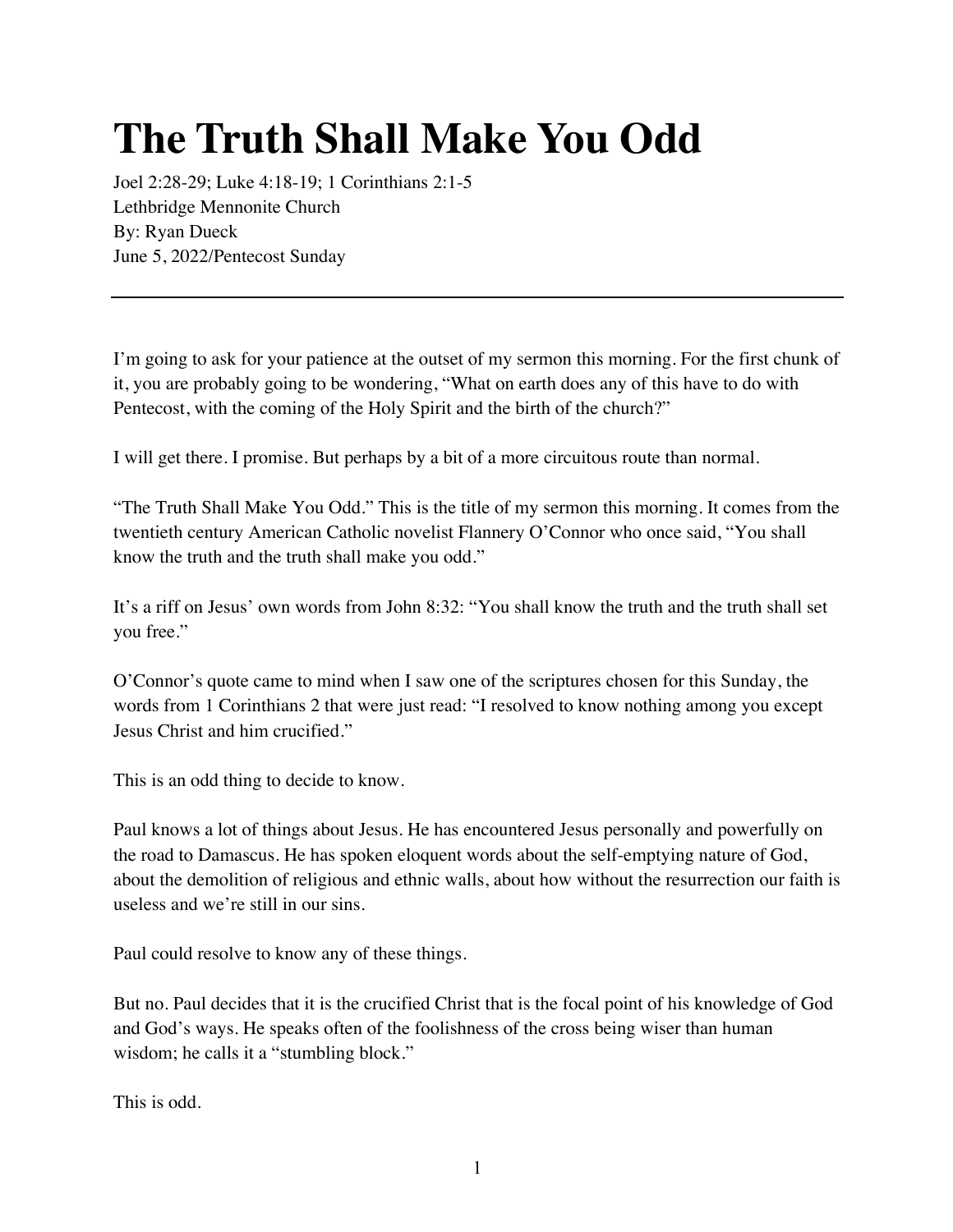But maybe the oddness of Christian truth is just what we need right now, whether inside or outside the church.

Perhaps "odd" is what many people long for even if they don't have the language for it.

\*\*\*

The first few lines in the "Sermon thoughts" portion of our Pentecost worship resources went like this:

Too many… churches have a feeling of being paralyzed by a preoccupation with survival. So many congregations are focusing inward and trying to minister to their weakening congregations. Sadly, however, it is not working…

Pentecost is a time to be reminded that… it is the coming of the Holy Spirit that constitutes the church, and Pentecost serves as a reminder that the church was intended to be not a static institution, but a movement initiated by the Messiah.

Well yes and amen. Even though I happen to think highly of institutions, there is no doubt that the movement initiated and instituted by Jesus was never intended to be static.

And yet, that first part hits close to home, doesn't it? The church has fallen on hard times in the twenty-first century Western world.

There are good stories here and there, but overall, the narrative is of a shrinking church, of weakening conviction, of an exodus of young people, of churches closing their doors.

This is true of virtually all denominations across the Western world.

And yet.

Something about our modern post-Christian world is profoundly unsatisfactory to many, *many*  people. Mental health crises seem to be everywhere, addiction, anxiety, and depression are exploding though the roof.

All does not seem well in this world where we many are leaving the church and Christianity behind.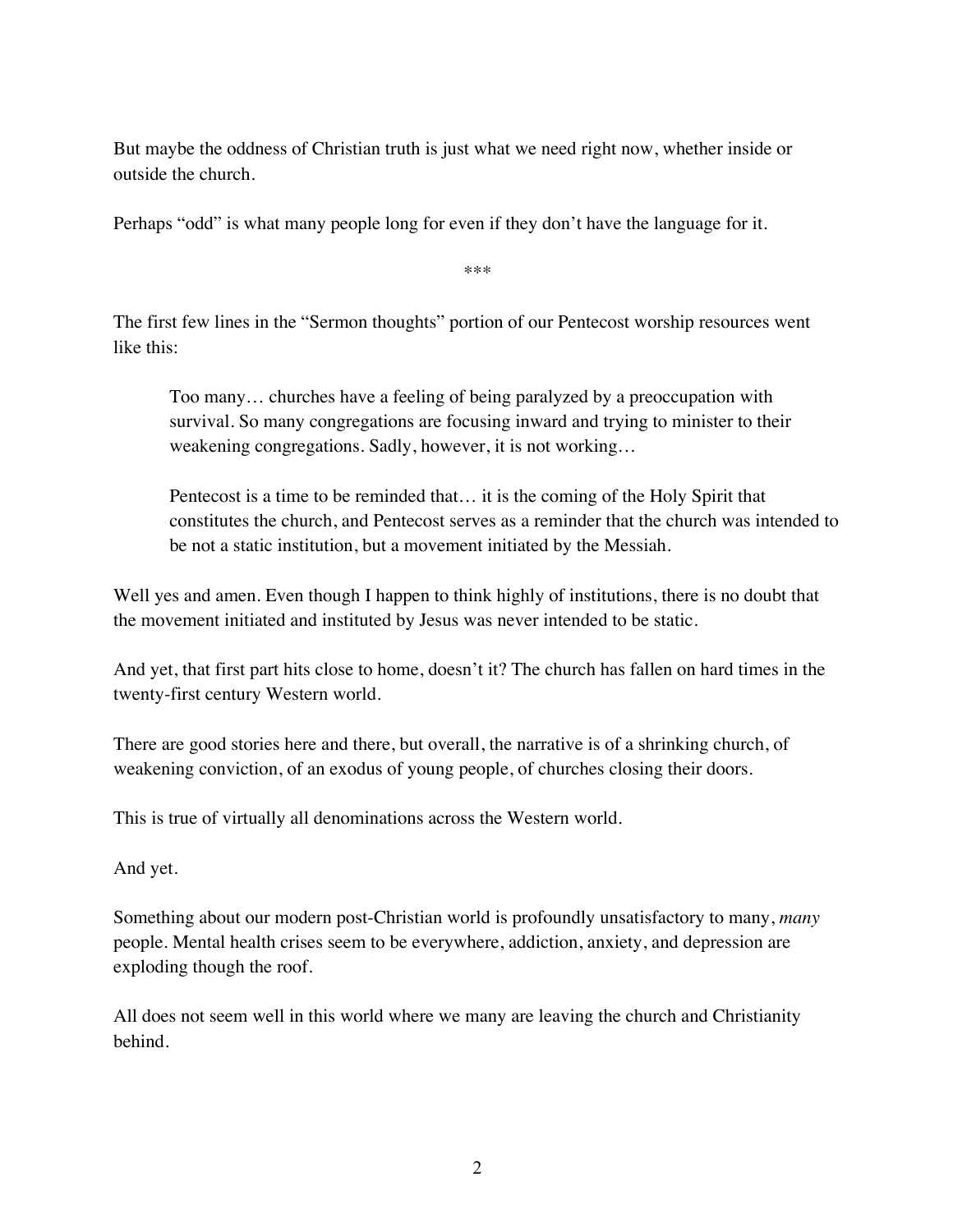People are *desperate* for meaning and mystery and an encounter beyond the material world, but increasingly have no idea where they might find it.

Some are looking in strange places. A few weeks ago, I came across an article in *Harper's* magazine with the following title: "Sorcerer's Apprentice: Looking for Demons in a Disenchanted World."1

The headline stopped me in my tracks. Who on earth would *look* for demons?

Well, a guy named Kent Russell would, it turns out. He talked to witches and mediums and wizards and everything in between. All in search of a dark spiritual underworld.

He acknowledges that his pursuit likely seems a strange one to most people. But my interest was less in his strange pursuit than how he described what motivated him:

[M]y interest… **stems from a keenly felt, soul-sucking disillusionment. By accident of birth, I am a modern, which means I will never know a charmed world.** A world of consecrated hosts and faerie-haunted forests, where the line between individual agency and impersonal force is blurred at best... Significance has retreated from the outer world into our respective skulls, where, over time, it has stiffened, bloated, and finally decomposed into nothing, into dust.

This decay of faith—in institutions, in other people—is practically audible to me. I exist within a purely immanent culture in which the value of human life has been reduced to the parameters of the marketplace, where little is sacred and even less is profane. And I cannot take [it] much longer.

Despite all the advances we have made in reason and science and technology, so many people still feel the "soul-sucking disillusionment" that the author speaks of.

We do indeed live in a disenchanted world. A world that was birthed and shaped by Christianity, yet which seems determined to forget or ignore or reject the very beliefs that made it possible.

I recently listened to a question-and-answer period after a lecture by the British historian Tom Holland.

In his most recent book *Dominion*, Holland powerfully diagnoses the strange moment that we inhabit in the West where we are deeply Christian in our ethics and assumptions (loathe as we are to acknowledge this) and yet decidedly post-Christian in our belief.

<sup>1</sup> https://harpers.org/archive/2022/06/sorcerers-apprentice-looking-for-demons/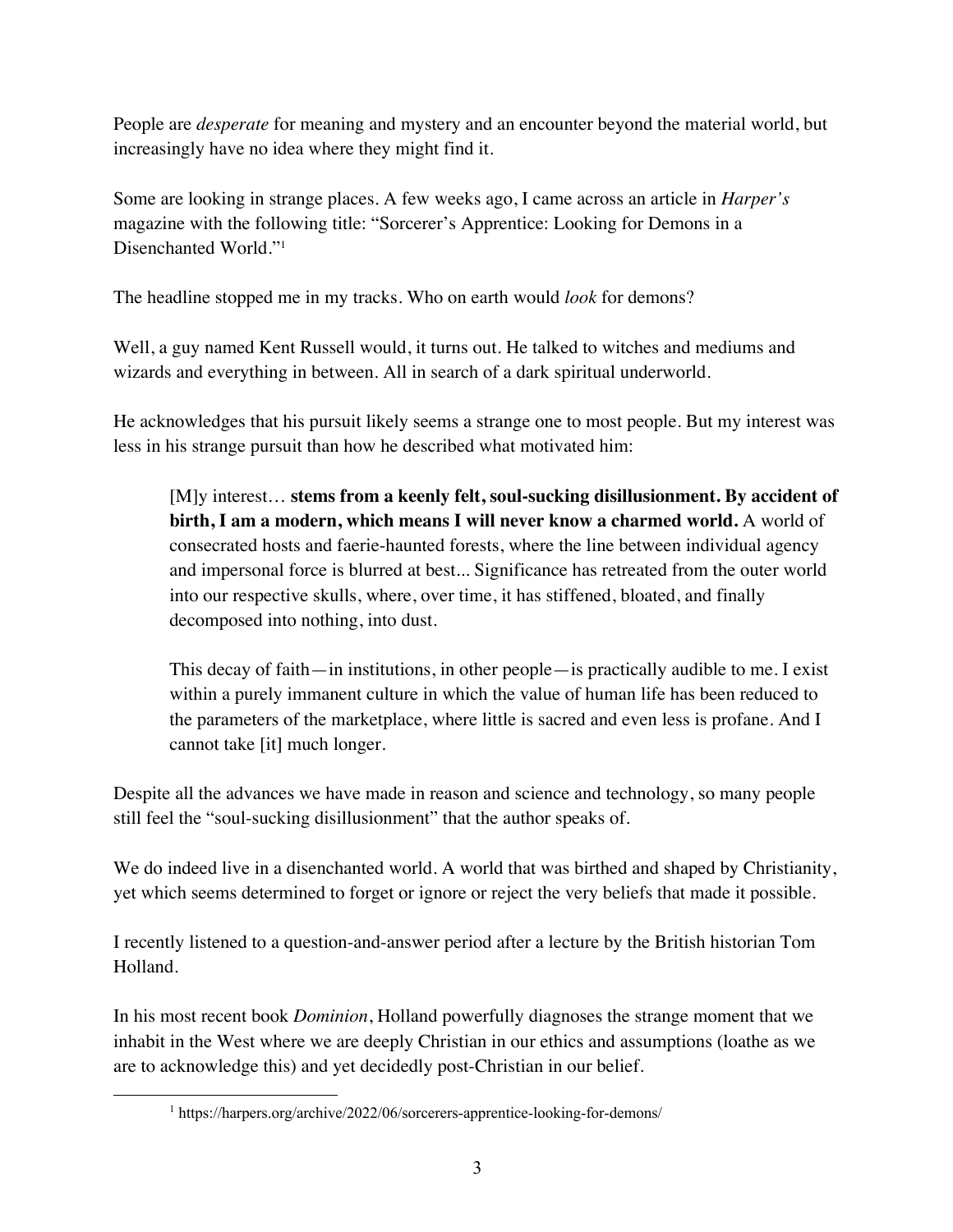The most interesting part of Holland's response was what he had to say about the role the church might play going forward:

Churches cannot afford to be a kind of pale simulacrum [*imitation*] of secular liberal society. They have to actually emphasize everything that may make them feel embarrassed in a liberal secular society. They have to emphasize the strangeness, the weirdness, the bizarre quality of what they believe in. Because ultimately [Christianity] is weird, bizarre and strange. **But it's that strangeness that has animated it for two thousand years**… My advice, for what it's worth, would be that churches should be prepared to emphasize the strangeness because that is what I think people will be looking for.2

Tom Holland is, as far as I know, an agnostic (for now  $\odot$ ).

But how fascinating for a secular historian to point out both the fundamentally Christian nature of much of what passes for secular ethics and this idea that the church should unapologetically proclaim the glorious strangeness of the Christian hope.

\*\*\*

It's time to make some connections here.

Pentecost is weird. Strange. Odd.

Tongues of fire, rushing wind people speaking in different tongues. It's not the sort of thing that respectable, rational people are drawn to.

But even beyond this, it is an odd hope to which we are called. This is true throughout the biblical story and is evident in our three readings.

The prophet Joel looked forward to a time of visions and dreams, when the Spirit of God would be poured out on all.

Jesus announces in the synagogue that the Spirit of God is on him, linking Joel's prophecy with "the year of the Lord's favour," a time when those used to bad news would get a taste of good news, when the power structures that everyone was familiar with would be upended.

<sup>2</sup> https://podcasts.apple.com/ca/podcast/talkingbird/id1381533696?i=1000560084281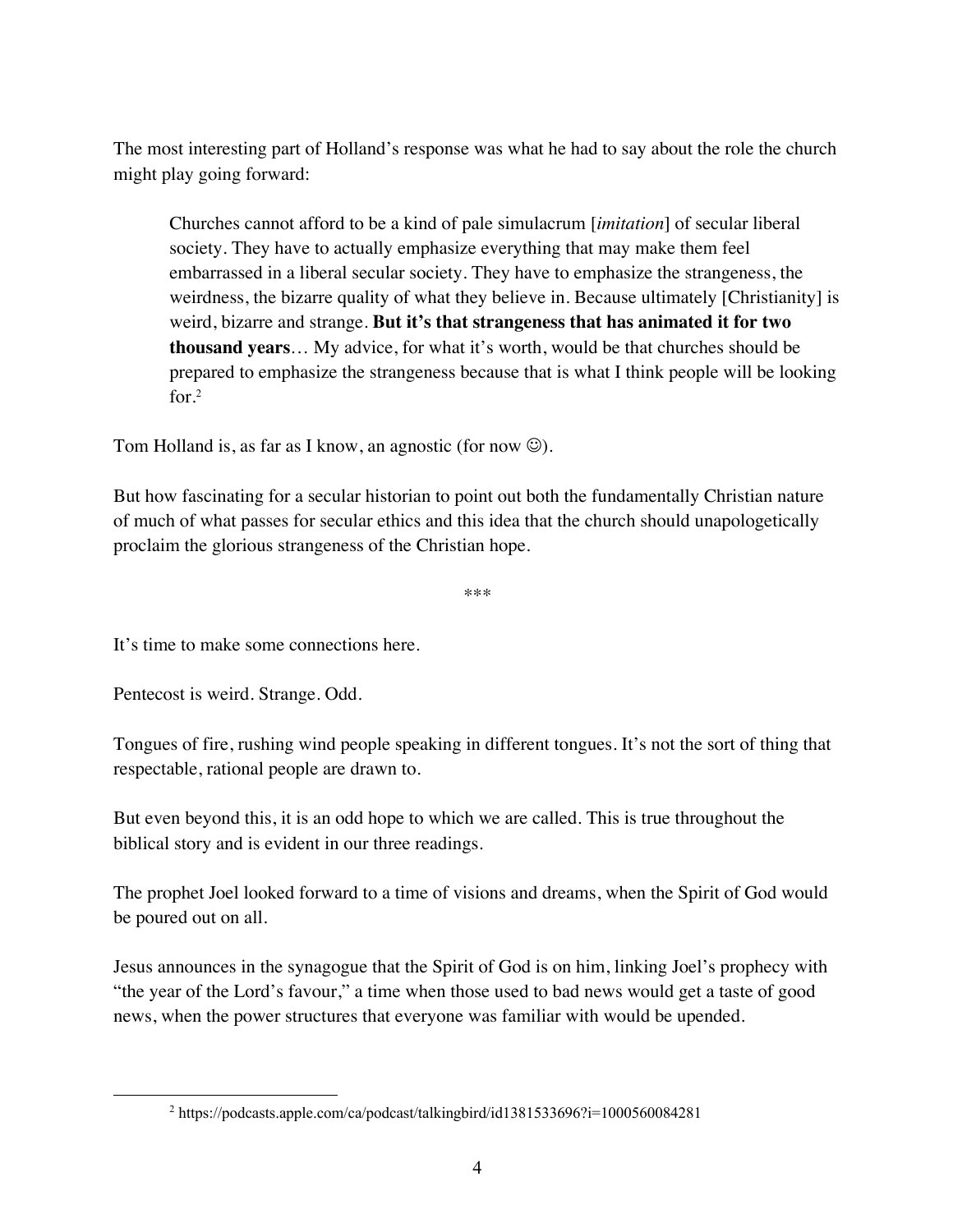And Paul reminds us that the human response to the coming of God among us with good news, was to nail him to a cross.

And that—incredibly—what we intended for evil, God intended for God.

The forgiveness of sins, the embodiment of sacrificial love, the conquering of death and sin and evil through resurrection—Paul affirms that it is this unexpected plan of salvation that is the source of all hope.

Not earthly wisdom, Paul says. Not eloquence or "rational" hope. No, it is the Spirit of the risen Christ and the power of God that gave birth to the church, and which has fired its hope for over two millennia.

We shouldn't forget the odd hope that we have inherited. We should not be ashamed of it. It has changed the world and continues to do so today, even if this isn't as obvious in the West as elsewhere.

We shouldn't desperately try to ensure our survival by attempting to be "relevant." We should not try to pattern ourselves after a world where nothing is sacred and even less is profane.

We should not lower ourselves to the language of marketing to attract precious human souls who are already used to being reduced to economic units.

We should not try to prove that Christianity is really quite reasonable and that we're pretty much on board with all of the smart-sounding socially approved causes and politics.

We should not, as Tom Holland says, labour toward becoming a pale imitation of secular liberal society.

Over the course of my life, I've spent some time dabbling in all these things and I have to say that not only do they not work very well, but they represent so much less than what people need.

Like Paul, we should proclaim Jesus Christ crucified, raised from the dead for forgiveness of sins and for the hope of life eternal.

We should point not to our own wisdom but on the power of God to bring life out of death.

[Aside: There have been three times in the past few months when our church (or a funeral home) was packed, when people spectrum from secular to religious came together. Funerals.